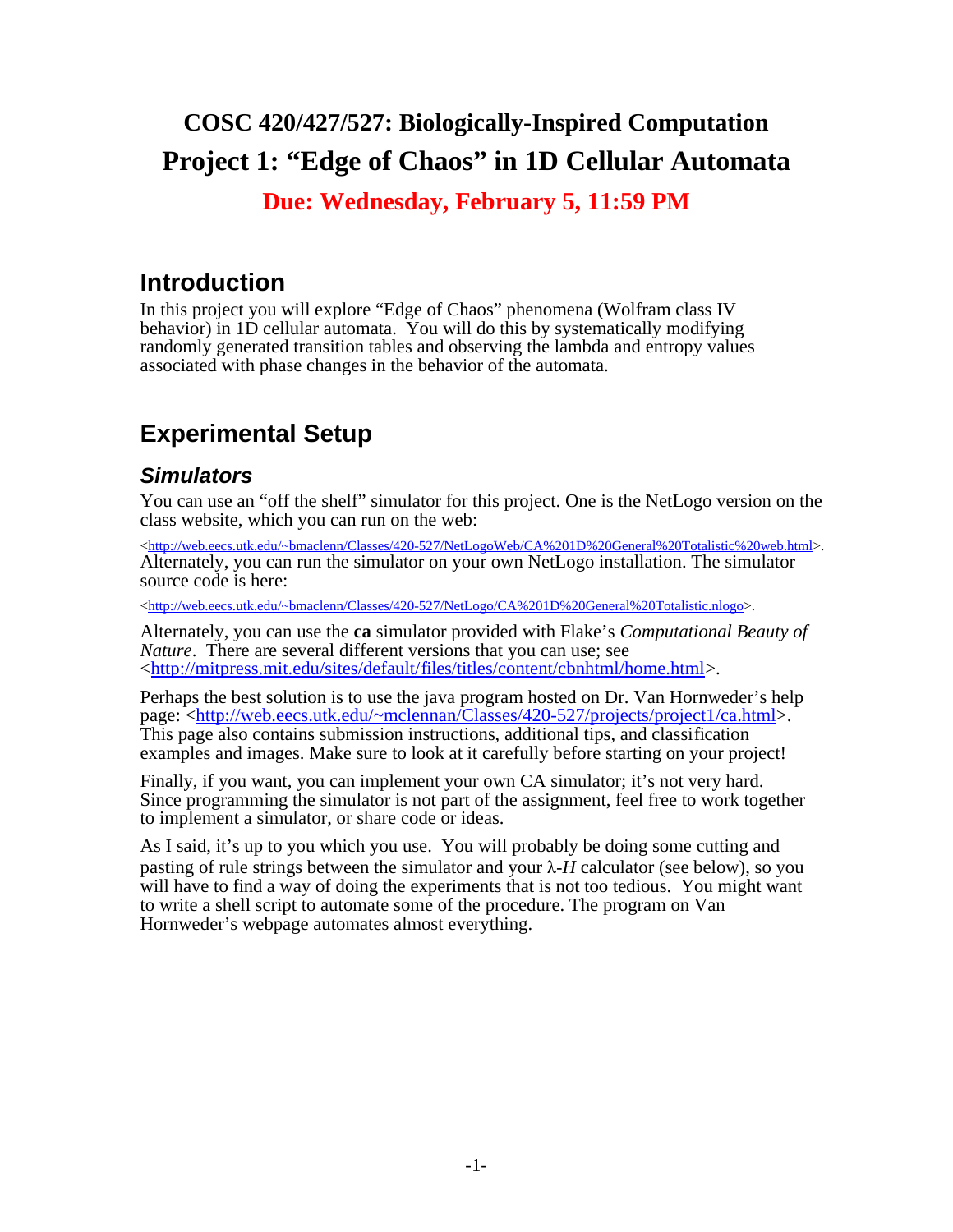### **Table-walk-through Procedure**

As explained in class, we cannot simply allow the simulator to pick a random rule string with a certain  $\lambda$  value, since there is too much variability between unrelated rule strings. Therefore we will use Chris Langton's table-walk-through method, which involves generating a series of rule strings differing only in the number of quiescent entries. The following describes an operational procedure.

Pick a random seed and record it. See the last page of this handout for a form that you can use for recording your experiments (or invent your own spreadsheet); for your convenience, a blank form is available online: [<http://web.eecs.utk.edu/~mclennan/Classes/420-527/handouts/Experiment-Record-1.doc>](http://web.eecs.utk.edu/~mclennan/Classes/420-527/handouts/Experiment-Record-1.doc).

Each experiment is conducted on a random rule string. The easiest way to get this is to have your simulator generate one (use the button in the NetLogo simulator, or set lambda=1.0 in the **ca** simulator). (You can also generate one yourself by picking 12 random integers in the range 1 to 4, since we exclude the quiescent state; the first number is always 0, giving 13 all together.) Make sure to record your random rule string.

You will now *decimate* your rule string by zeroing one non-zero entry at a time. For your original rule string and for each of the decimated rule strings you will compute a  $\lambda$ ,  $\lambda$ <sub>T</sub>, *H*, and  $H<sub>T</sub>$  value. Whether you compute them as you go along or do them all at the end is up to you; which is easier will probably depend on the cutting-and-pasting or other experimental procedure that you have selected. Note that the NetLogo simulator computes them for you. You will also observe and record the behavior (I, II, III, or IV) of the original string and each of its decimations.

For each decimation, randomly select one of the non-zero entries in the rule string and set it to zero. Observe the behavior of the resulting CA and record it. Note: if you are using the Java version of the **ca** simulator, make sure you set  $l$  ambda =  $-1$  (or any negative value) before you enter your decimated string, or it will ignore your string and regenerate the undecimated string! If you are using the NetLogo simulator, just press the Decimate button.

I think you should do at least 20 table walk-throughs to have meaningful statistics. However, you can do more, and better investigations will earn higher grades.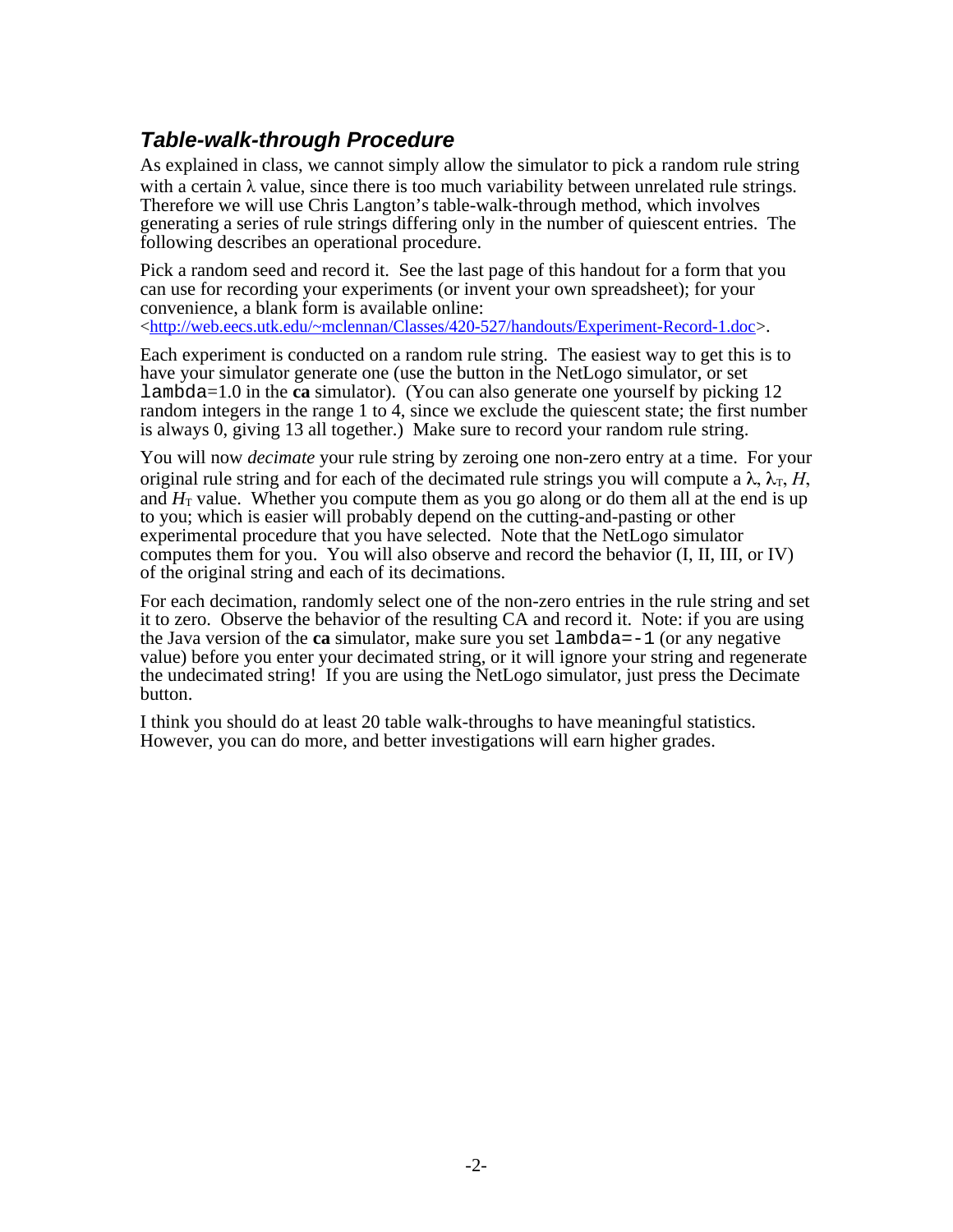#### **Lambda and Entropy Calculations**

You will be investigating lambda and entropy values computed in two different ways. (The NetLogo simulator computes these for you, but you still need to understand what they mean.) The simplest way gives the totalistic parameters  $\lambda_T$  and  $H_T$ , which are based on how frequently each state appears in the totalistic rule table (that is, the rule string that you have recorded). The minimum sum of the neighborhood states is 0 and the maximum is  $N(K-1)$ , where K is the number of states and  $N=2r+1$  is the size of the neighborhood for radius *r*. Therefore the size of the totalistic table is  $S = N(K-1)+1$ . In your case  $r = 1$  and  $K = 5$ , so  $S = 13$ . Let *R* be the rule table so that  $R_k$  gives the new state for the sum  $k$  of the neighborhood states. We are interested in the distribution of new-state values, so let  $m_s = |{R_k | R_k = s}|$ , that is,  $m_s$  is the number of table entries that map into new state *s*. The totalistic lambda value  $\lambda_T$  is simply the fraction of totalistic rule table entries that *do not* map into the quiescent state  $s = 0$ :

$$
\lambda_T = \frac{S - m_0}{S} = 1 - \frac{m_0}{S}
$$

The entropy of the totalistic rule table is a function of its probability distribution. Therefore let  $p_s = m_s / S$  so that the entropy  $H_T$  of the totalistic transition table is defined:

$$
H_T = -\sum_s p_s \lg p_s ,
$$

where  $\lg x$  is the logarithm of *x* to the base 2. (Note that  $0 \lg 0 = 0$ , which you will have to handle as a special case since  $\lg 0 = -\infty$ .)

To facilitate comparison with non-totalistic CAs, the  $\lambda$  and H values are usually defined over the complete (non-totalistic) transition table, which has  $T = K^N$  entries. However, we have an abbreviated rule table, of length  $N(K-1)+1$ , which gives the new state *Rk* for a sum *k*; in most cases there are multiple configurations having the same sum.

Therefore, let  $C_k$  be the number of neighborhood configurations having the sum *k*. For  $K =$ 5 and  $r = 1$ ,  $C_k$  is given by the following table:

| . .<br>$\sim$ |  |  | . . | ∼<br>. . |  |  |  |
|---------------|--|--|-----|----------|--|--|--|

Define  $n<sub>s</sub>$  to be the number of configurations leading to state *s*:

$$
n_s = \sum_{\{k \mid R_k = s\}} C_k.
$$

That is, *n<sup>s</sup>* is the total number of configurations that are mapped into state *s* by the corresponding non-totalistic rule table. The probability of a new state in the complete transition table is given by  $p_s = n_s/T$ . (Note: these  $p_s$  are different from the  $p_s$ defined above for  $H_T$ .) Then Langton's  $\lambda$  is defined: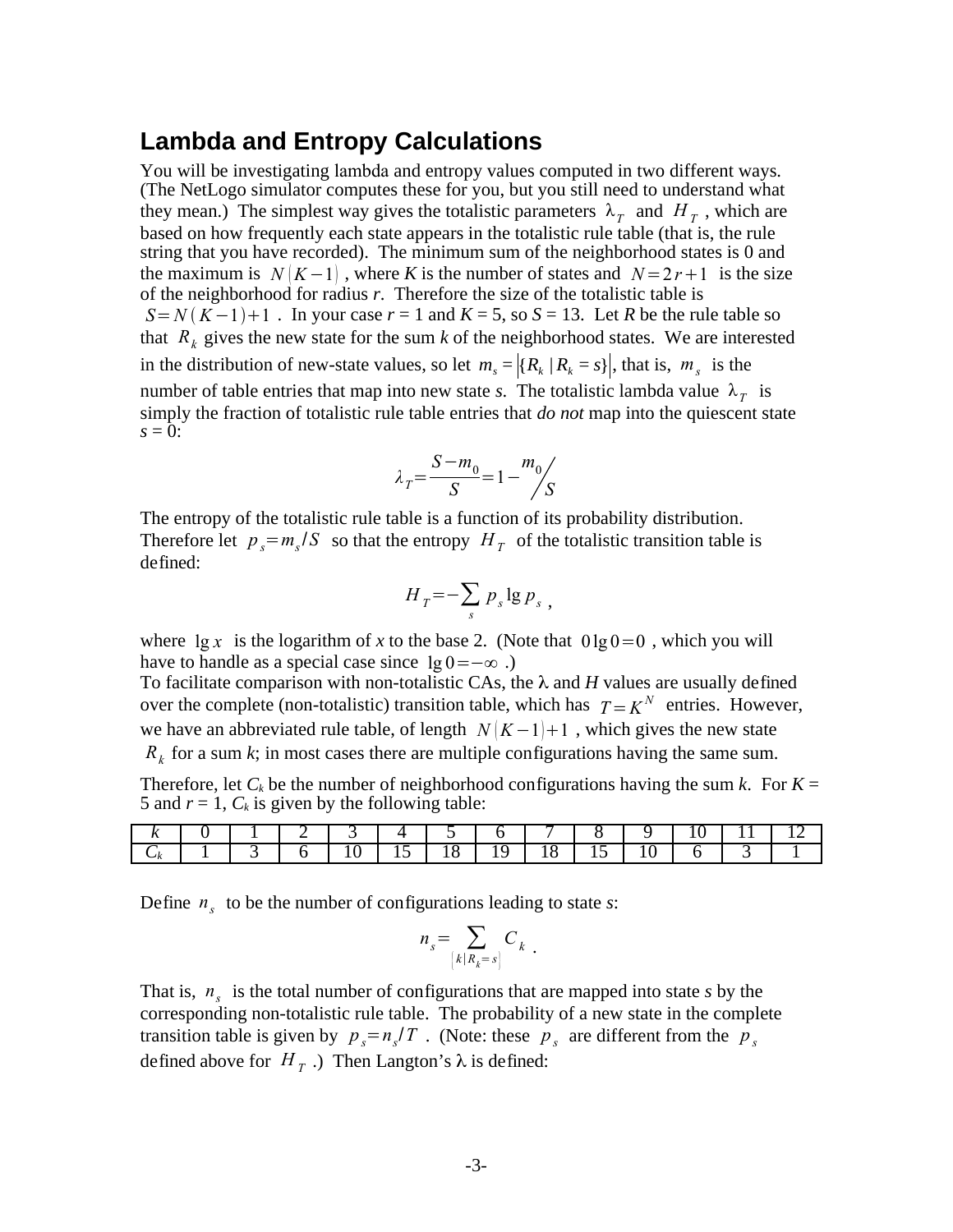$$
\lambda = \frac{T - n_0}{T} = 1 - \frac{n_0}{T} = 1 - p_0.
$$

The entropy *H* of the complete transition table is defined:

$$
H = -\sum_{s} p_s \lg p_s \; .
$$

Since you will be computing the  $\lambda$ ,  $\lambda$ <sub>T</sub>, *H*, and *H*<sub>T</sub> values for each rule table, you will have to use a program to do it. This is not an important part of the project, so you can do it in any way convenient. You can implement your own program, or several (or all) of you can get together and share a program. Also, some versions of the **ca** program will compute  $\lambda$  (but not  $\lambda$ <sub>T</sub>, *H*, and *H*<sub>T</sub>) for you.

### **Additional Work for COSC 427 and 527 Students**

If you are taking this course for honors or graduate credit (**COSC 427/527**), in addition to the foregoing four parameters, you will need to compute a fifth parameter for the rules you test. But you get to pick or design the parameter. So think about what property of the transition tables might be correlated with the behavior class of a CA and figure out a way to compute it. Your writeup (see below) should include a short (one paragraph) motivation for your parameter (i.e., what makes you think that it might be correlated with behavior) and a description of its computation. Your parameter might not turn out to be very good, but that doesn't matter; the point is to make a reasonable conjecture and to test it. In your writeup, evaluate your new parameter in the same ways you do the others  $(\lambda, \lambda)$  $\lambda_{\text{T}}$ , *H*, *H*<sub>T</sub>).

Students taking this course for undergraduate credit (**COSC 420**) can also do this part, which will earn you extra credit.

## **Writeup**

#### **Calculations**

Compute the average and standard deviation of the  $\lambda$ ,  $\lambda$ <sub>T</sub>, *H*, and *H*<sub>T</sub> values for all simulation instances that exhibit class IV behavior. Which  $(\lambda, \lambda_T, H, \text{or } H_T)$  seems to be a more reliable indicator of class IV behavior?

### **Graphs**

Make four graphs of behavior vs.  $\lambda$ ,  $\lambda$ <sub>T</sub>, *H*, and *H*<sub>T</sub>. That is, use  $\lambda$ ,  $\lambda$ <sub>T</sub>, *H*, and *H*<sub>T</sub> for the abscissas (x-axes) of the four graphs. (COSC 427/527 students should, in addition, make graphs of their fifth parameter.) For the ordinates (y-axes) of the graphs, use the following numerical values to indicate qualitative behavior: 0 for classes I and II, 1 for class IV, and 2 for class III. Each of your graphs should show all of your experiments as separate curves; try to use colors or other ways of making the curves distinguishable.

#### **Discussion**

Draw some conclusions about the range of values of  $\lambda$ ,  $\lambda$ <sub>T</sub>, *H*, and *H*<sub>T</sub> that lead to class IV behavior. Note any anomalies. Did you ever observe class I or II behavior at high  $\lambda$ ,  $\lambda$ <sub>T</sub>, *H*, and  $H_T$  values? Did you ever observe complex (IV) or chaotic (III) behavior at  $\lambda$ ,  $\lambda_T$ ,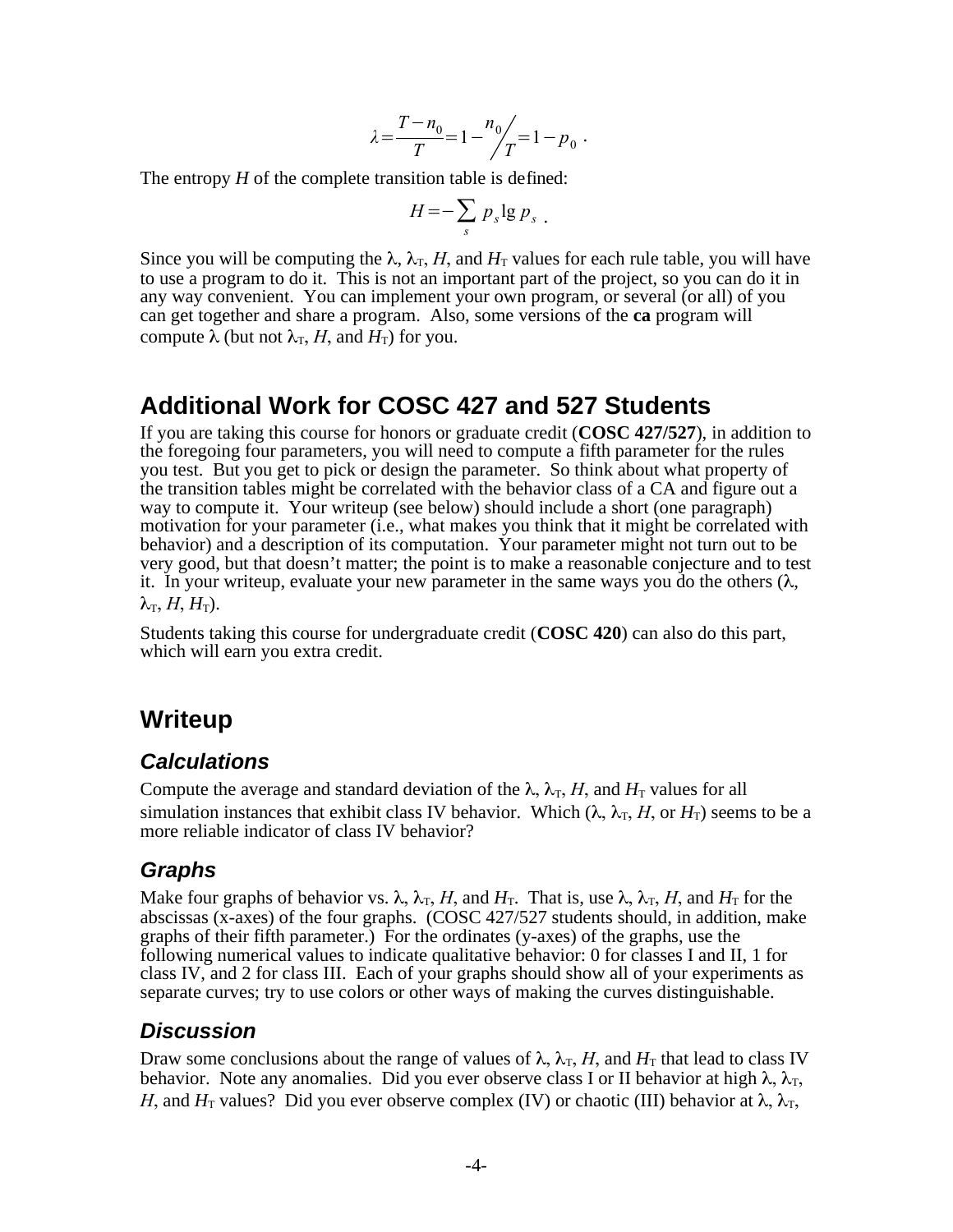*H*, and  $H_T$  values that were otherwise in the simple (I, II) region? How do you explain these anomalies?

#### **Extra Credit**

The table above for the number of configurations is given by  $C_k = D(k, 3)$ , where  $D[k, N]$  is the number of states, each in the range 0 to  $K-1$ , arranged in a neighborhood of size *N*, so that the states add up to *k*. (In other words, the number of solutions to  $\sum_{i=1}^{N} X_i = k$ , where  $0 \le X_i \le K - 1$ .) It can be computed by the following equations:

$$
D(k, 1) = \begin{cases} 1, & k < K \\ 0, & k \ge K \end{cases}
$$

For  $n>1$  :

$$
D(k, n) = {n+k-1 \choose k}, \quad k < K.
$$
  

$$
D(k, n) = \sum_{j=0}^{K-1} D(k-j, n-1), \quad k \ge K.
$$

,

I will give extra credit to anyone who can find a *significantly simpler* formula for *D* and *prove it is correct*.

### **Submission**

Tar or zip your files together and submit them via Canvas. The directory should include your report (in .pdf format) and the .csv or Excel experiment sheet.